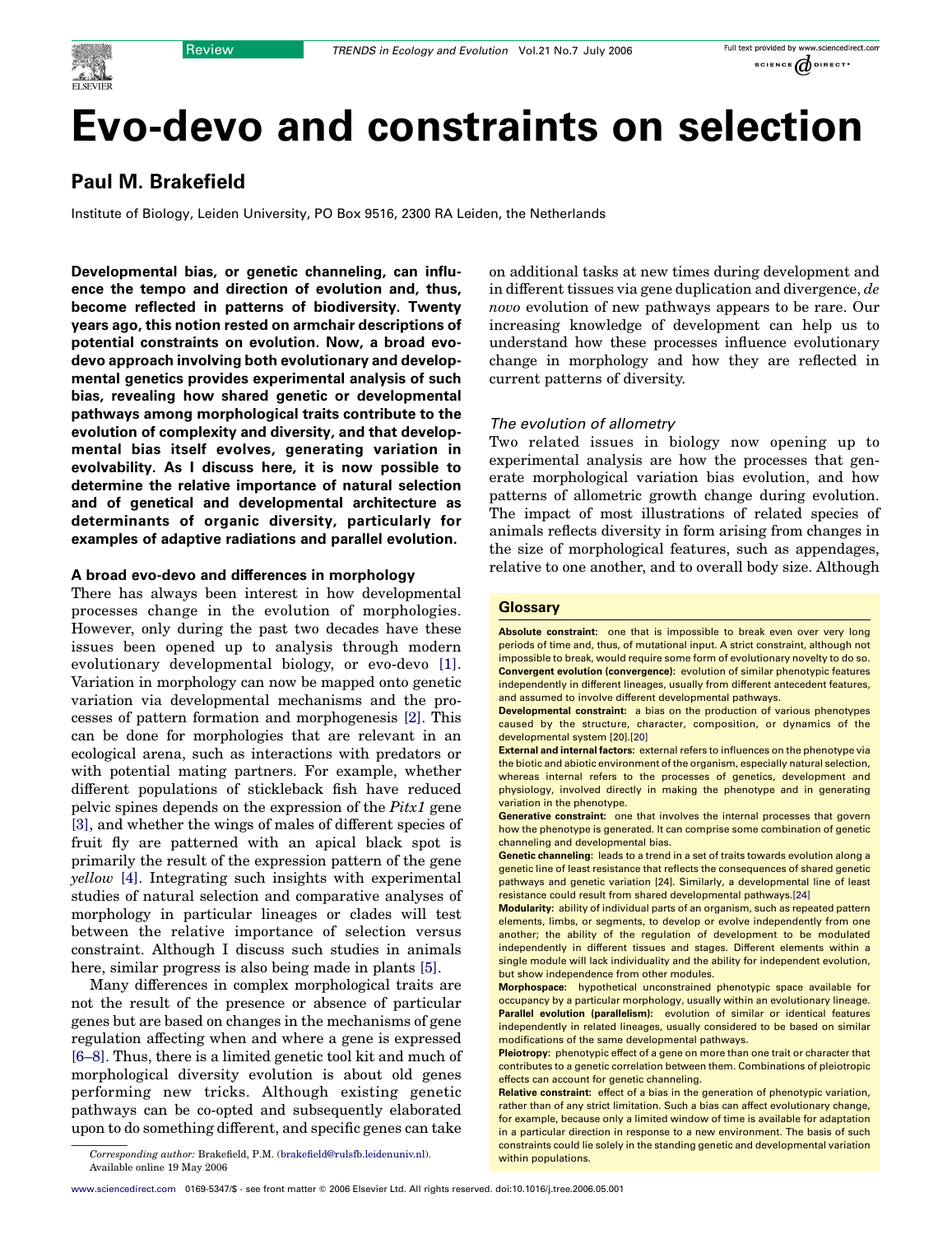In contrast to the variation in morphological traits among taxa, allometric relationships within species typically show little variation [\[14–16\].](#page-5-0) For example, eye stalk length within species of diopsid flies varies little relative to body length, but can differ dramatically among species [\[17,18\]](#page-5-0). How then can a comparative absence of variability within individual populations or species be reconciled with such disparity across taxa? Examining such specific issues about patterns of variation, as well as testing selection or constraint, requires a broad approach to evo-devo [\[19\].](#page-5-0) This will extend from experimental studies of how morphologies are made in model organisms, to comparative analyses of patterns of diversity within groups of related taxa, and will ultimately reveal why morphospace (see Glossary) is occupied by species in the way it is.

# Evolutionary constraints and the generation of the phenotype

The topic of constraints and how they influence the dynamics of evolution has fascinated evolutionary biologists from long before the origin of TREE. Do constraints, other than the more obvious absolute or physical examples (e.g. rate of oxygen diffusion and insect body size), influence evolutionary patterns of change or stasis?

#### Developmental bias and genetic channeling

An early key review [\[20\]](#page-5-0) established the crucial idea of developmental bias: do the properties of the developmental system bias the course of evolution? Following on from ideas about how genetic covariances among traits could influence the tempo and direction of evolution [\[21–23\]](#page-5-0), Schluter [\[24\]](#page-5-0) developed the influential notion of genetic channeling, which could result in the clustering of populations or species along lines or axes of least resistance. More case studies and experimental data are necessary to discover whether developmental bias and genetic channeling are just two sides of the same coin. Whether they are will have implications for our ability to apply the appropriate adjectives in descriptions of constraints on the evolution of morphology.

Perhaps a wider term, such as generative constraints, will be useful to encompass the roles of developmental bias and genetic channeling in the processes of generating evolutionarily relevant variation in the phenotype. However, thinking about developmental and genetical mechanisms (including those of epigenetics) might not cover all such generative constraints. For example, hormones coordinate the control of growth, as well as the maintenance of function once development has run its course [\[25\]](#page-5-0). Whereas the expression of genes controlling developmental decisions via cell–cell signaling pathways occurs within comparatively small populations of cells, hormones are long-distance signalling mechanisms, often

[www.sciencedirect.com](http://www.sciencedirect.com)

with multiple populations of target cells or tissues. There might be fundamental differences in the consequences of such properties for the evolution of complexity. For example, differential expression of a developmental gene in a particular tissue can be achieved independently of effects in other tissues, whereas, because many target tissues experience the same circulating hormone, uncoupling the effects in different tissues will usually necessitate changes in receptor expression or downstream targets. Thus, if different traits, especially life-history and behavioral traits, are modulated by the same physiological mechanism, this needs to be taken into account when considering their evolutionary dynamics [\[26,27\].](#page-5-0) Hormones, and their downstream targets, are of special significance in the control of growth patterns among different tissues and organs, and are likely to be crucial in the evolution of allometries [\[28–30\]](#page-5-0).

Thus, any unitary framework for generative constraints or developmental bias will need to consider how the phenotype is built and maintained not only via the regulation of genes and epigenetic processes, but also via physiological mechanisms. Either a move is needed towards a wider view of what development encompasses, or comparative and evolutionary physiologists must become more involved in the broader initiatives of functional genomics and of integrating ecology within evo-devo [\[31–33\].](#page-5-0)

# The need for experimental analysis

Descriptions of potential constraints on evolution have been characterized by a lack of experimental analysis. This is illustrated by Raup's classic example of how mollusc species fill plots of potential morphological space for shell form as described by three parameters of growth [\[34\].](#page-5-0) Although such maps of species occurrence in morphospace generally emphasize how large parts of the potential space are empty, these descriptions are not sufficient to confirm the involvement of developmental bias or genetic channeling. However, this will change as experimental analyses place such descriptions in a more experimental framework that also examines genetical and developmental mechanisms and, thus, can begin to test between selection and constraint.

Absolute or strict constraints undoubtedly account for some boundaries in patterns of occupancy of morphological space. However, I consider that relative constraints or patterns of bias in the generation of phenotypic variation will prove more interesting and, debatably, more relevant to our understanding of the overall distribution of species in morphospace. A relative constraint or bias in the generation of phenotypic variation might channel evolutionary responses to new environments because of limitations arising from the combination of the time available for adaptation to occur and the evolvability of the traits involved. Specialization might also occur more rapidly along some line of least resistance that then makes alternative directions of evolution increasingly less likely [\[35\].](#page-5-0) Analyses of traits with shared genetics or development will explore the likelihood of adaptive evolution in different directions of morphospace.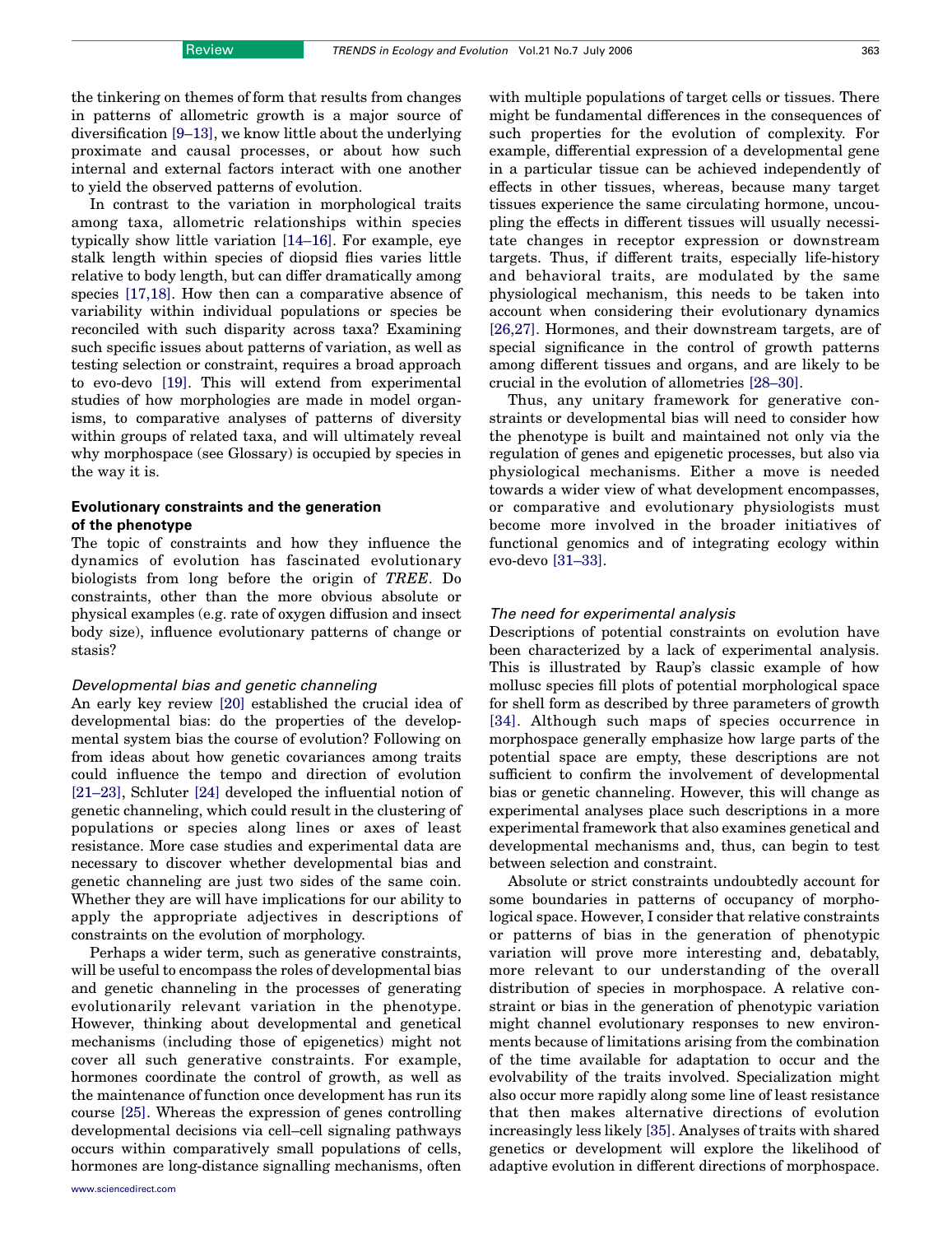#### How constrained are adaptive radiations?

It is therefore relevant to ask to what extent examples of adaptive radiation are shaped by natural selection alone rather than being compromised in some way by the processes that generate phenotypic variation [\[36\].](#page-5-0) Given that some evolutionary innovation has occurred or some new ecological opportunity has arisen, we can then ask whether the subsequent pulse of elaboration on such a new theme is directed only, or even primarily, by natural selection. Such issues have led to much debate and discussion with numerous examples of potential modes of constraints [\[37–41\].](#page-5-0)

Even in a dramatic example of adaptive radiation, such as Darwin's finches [\[42,43\]](#page-5-0), the ways in which variation in bill morphology has been generated might influence the morphologies found among the present-day species. In other words, even in the face of the intense natural selection known to occur, at least intermittently, in this system [\[44\]](#page-5-0), the forms of bills and other morphological traits might be different from those currently observed if development worked in another way and was based on different genetic pathways and key control points [\[45\]](#page-5-0). Further exploration of such issues requires a focus on systems that can be analyzed at all levels, from genes to fitness effects.

#### Parallel evolution: selection or constraint?

Patterns of parallel evolution can provide even stronger illustrations of the need to distinguish explanations based on the similarity of natural selection from those involving developmental bias or genetic channeling. The species flocks of Haplochromine cichlids in the African lakes of the Rift Valley are enthralling examples of parallel evolution and adaptive radiation (Figure 1). There is a striking similarity in the forms of the modal trophic morphologies, from the body, head and fins to life-history and behavioral traits, that have evolved in each lake from different founder populations [\[46,47\]](#page-5-0). Are these ecomorphs a reflection of shared environments and modes of natural selection, or are they, at least in part, suites of traits that emerge because of the ways in which phenotypic variation is generated? In the latter case, the course of evolution will depend on the evolvabilities of the traits concerned and their interactions, as well as how these properties match up to the shapes of fitness curves and the demands of natural selection in different directions. The relative contributions of such intrinsic and extrinsic factors will remain unclear until more is known not only about functional morphology and how natural selection works for different case studies, but also about precisely how development maps phenotypic variation onto genetic variation in these examples [\[48–51\]](#page-5-0). Applying a broad evo-devo approach that combines experimental analyses using model species with comparative analyses based on phylogenetic reconstructions will provide new insights [\[52–54\]](#page-6-0).

Thus, although natural selection in novel environments has no predetermined endpoints, examples of parallel evolution such as in the African cichlids suggest that the ways in which phenotypic variation is generated orchestrate adaptive evolution along certain trajectories.

[www.sciencedirect.com](http://www.sciencedirect.com)

Perhaps patterns of parallel morphological evolution given similar ecological opportunities are to be expected and that, given sufficient knowledge of developmental processes, they could be predictable. Such considerations about evolvability and the repeatability of evolution apply to macroevolutionary events and radiations through to adaptive microevolution in multiple populations of the same organism presented with a similar environmental challenge [\[1,55–59\].](#page-5-0)

Molecular analyses of replicated asexual populations of Escherichia coli that had undergone experimental evolution over thousands of generations in a novel nutrient environment, revealed a high degree of parallel evolution with respect to the genes in which key mutations occurred [\[60,61\]](#page-6-0). Parallel evolution involving mutations in the protein-encoding sequences of the same genes is also being detected for the MC1R protein in several cases of melanism in mammals and birds [\[62,63\]](#page-6-0), and for the region encoding the Oca2 protein responsible for albinism in multiple cavefish populations [\[64\]](#page-6-0). These proteins have a high degree of tissue and functional specificity, and the genes probably show few, if any, other phenotypic effects and, thus, have minimal pleiotropy. The phenotypic trait can then evolve comparatively independently of other traits.

Figure 1. Parallel evolution of trophic morphologies (ecomorphs) in the species flocks of cichlid fishes from two African lakes: (a) Lake Tanganyika and (b) Lake Malawi. The species in each lake are more closely related to one another than to any species in another lake. Reproduced with permission from [\[47\]](#page-5-0).

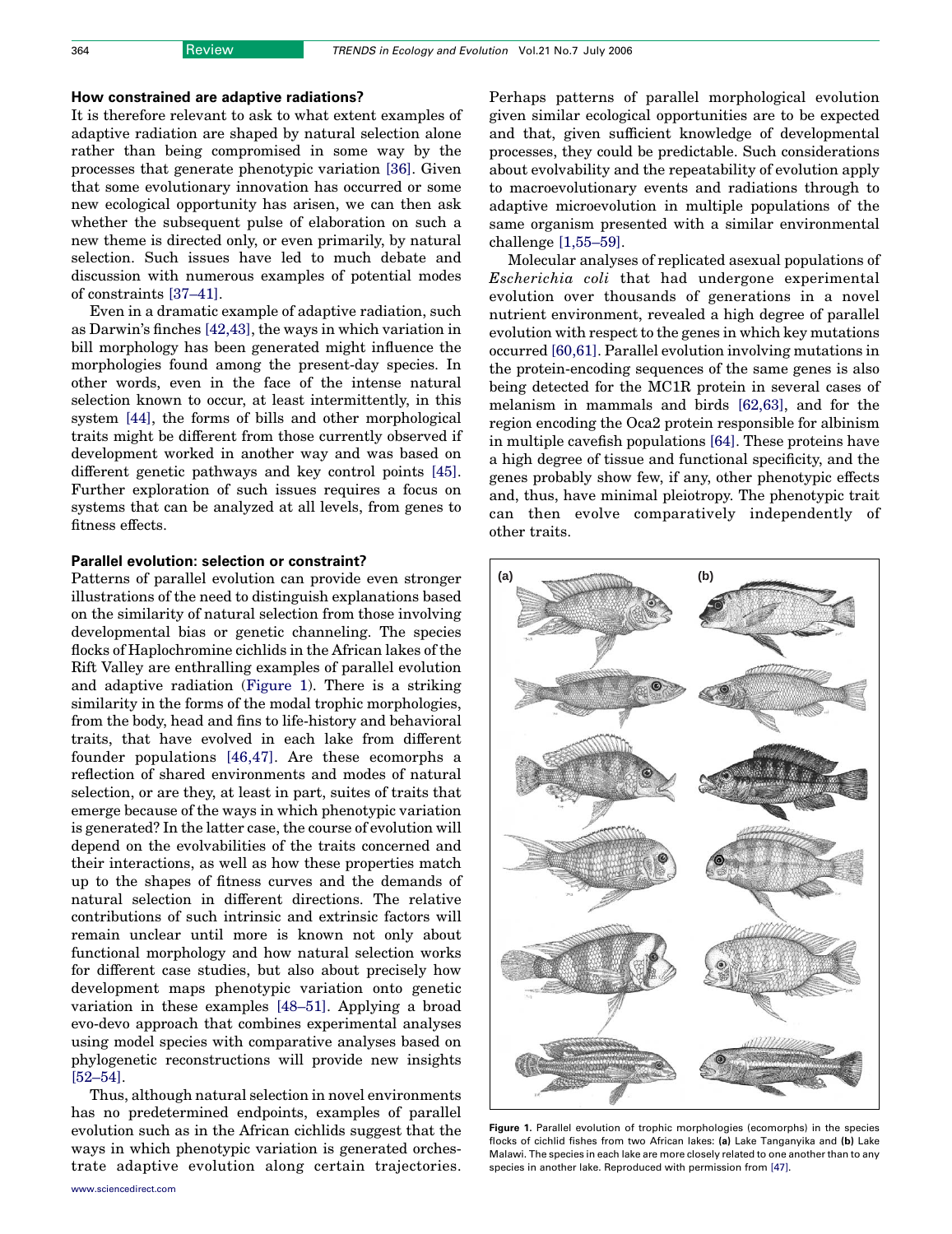<span id="page-3-0"></span>Such flexibility owing to the absence of any coupling is paralleled for more complex morphologies involving independent modules, each based on discrete genetic networks and patterning mechanisms [\[65–72\].](#page-6-0) By contrast, the developmental genes underlying animal forms are frequently expressed in many different cells and tissues, and at many different times during development. They are highly pleiotropic, and there is increasing evidence that evolutionary change tends to occur via extensive evolutionary tinkering in their complex regulatory apparatus, rather than in the encoding sequences themselves, and that particular sets of cis-regulatory elements are associated with specific modes of gene function [\[2,6–8\].](#page-5-0)

Furthermore, although many genes are involved in making a complex trait, evolution of diversity within a clade probably tends to involve key regulatory genes with particular properties. Recent work on multiple gains and losses of dark pigment spots on the distal wing tips of males of some species in the Drosophila clade is demonstrating that the yellow gene acts as such an 'evolutionary hot spot' [\[5,73\]](#page-5-0). Two independent gains of wing spot in the *Drosophila* clade involve distinct *cis*regulatory elements of this gene, and losses of the spot that involve the same regulatory element of yellow have also been identified. Thus, similar phenotypic changes can show some parallel evolution, not only in terms of the key developmental genes, but also at the level of their regulatory apparatus. The next decade should reveal how general such findings are for complex morphological traits in different clades.

#### Divergence among repeated structures

A fully integrative approach to testing how the filling of morphospace depends on natural selection and on constraint is materializing for complex morphological traits based on multiple copies of a particular element. One example is the evolution of mouse teeth, based on work ranging from developmental genetics with the laboratory mouse, to tracing the evolutionary history of changes in tooth morphology in the fossil record [\[74\]](#page-6-0). Furthermore, the experimental data are now such that robust simulation models are being developed of the evolution of developmental gene networks; in combination with the fossil record, this should reveal the evolution of the developmental processes involved [\[75\].](#page-6-0)

Teeth, similar to butterfly wing eyespots, the bones of the vertebrate jaw or the limbs of an arthropod, illustrate the concept of modularity and, more particularly, the nested nature of pleiotropic gene interactions that can evolve within what were presumably single modules at their origin [\[67–72\]](#page-6-0). Many such complex sets of traits involve serial repeats or multiple copies of an element, and have their origins in sets of more similar structures; each element shares some common genetic and developmental architecture. But how do the different elements gain individuality and how does the evolution of complexity occur? Does the evolvability in such a system itself evolve in terms of responses to natural selection and with respect to the mechanisms that lead to some uncoupling of the development of different elements? Do these mechanisms, in turn, bias or channel the future paths of evolution for the whole module, and thus become reflected as emergent properties in patterns of diversification in morphology?

Using artificial selection to examine evolutionary change Artificial selection can be used not only to produce novel phenotypes for genetical and developmental analysis, but also to explore the potential for developmental bias and genetic channeling on evolutionary change. The degree of morphological flexibility in the evolution of repeated pattern elements is being examined using this tool for the wing eyespots of the tropical butterfly Bicyclus anynana [\[76,77\].](#page-6-0)

Each individual eyespot along the wing margins is formed during the late larval and pupal stages around a central 'signalling' organizer or focus. The eyespots all share the same developmental process [\[78\]](#page-6-0) and show parallel patterns of gene expression for several known developmental genes, including Distal-less, engrailed, spalt and Notch [\[79,80\].](#page-6-0) Selection on different traits of a single eyespot yields correlated responses in other eyespots, indicating positive genetic correlations for the same trait across eyespots (but not among traits). Furthermore, most single gene mutations influence all eyespots in a comparable manner. Artificial selection in different directions through morphological space for the pattern of the relative size of two eyespots on the same wing surface nevertheless reveals a remarkable degree of flexibility in their evolution [\[76\]](#page-6-0). Thus, 25 generations of selection yielded phenotypes for this pattern towards each corner of morphospace, either along the predicted line of least resistance reflecting the positive genetic covariance and developmental coupling of the two eyespots, or along the orthogonal axis to this that reflects changes in the size of the eyespots in opposite directions (i.e. one larger and the other smaller; Figure 2).



Figure 2. The occupancy of morphological space for the relative size of the two dorsal forewing eyespots of the butterfly Bicyclus anynana compared with the variation among species of this African genus and of the closely related Asian genus Mycalesis. The four images of the wing in each corner of the morphospace are representative examples of the wing pattern after 25 generations of artificial selection in B. anynana [\[76\]](#page-6-0) towards each of these corners of morphospace, starting from the wild-type for this species as depicted by the star. The four wings are placed in roughly the correct position in the depicted trait space. Circles show the position of the mean patterns of the size of the same eyespots for different species of Bicyclus (closed symbols) and of Mycalesis (open symbols). The dotted square encloses species for which both eyespots are very small or absent, and frequently difficult to measure. Reproduced with permission from [\[19\]](#page-5-0).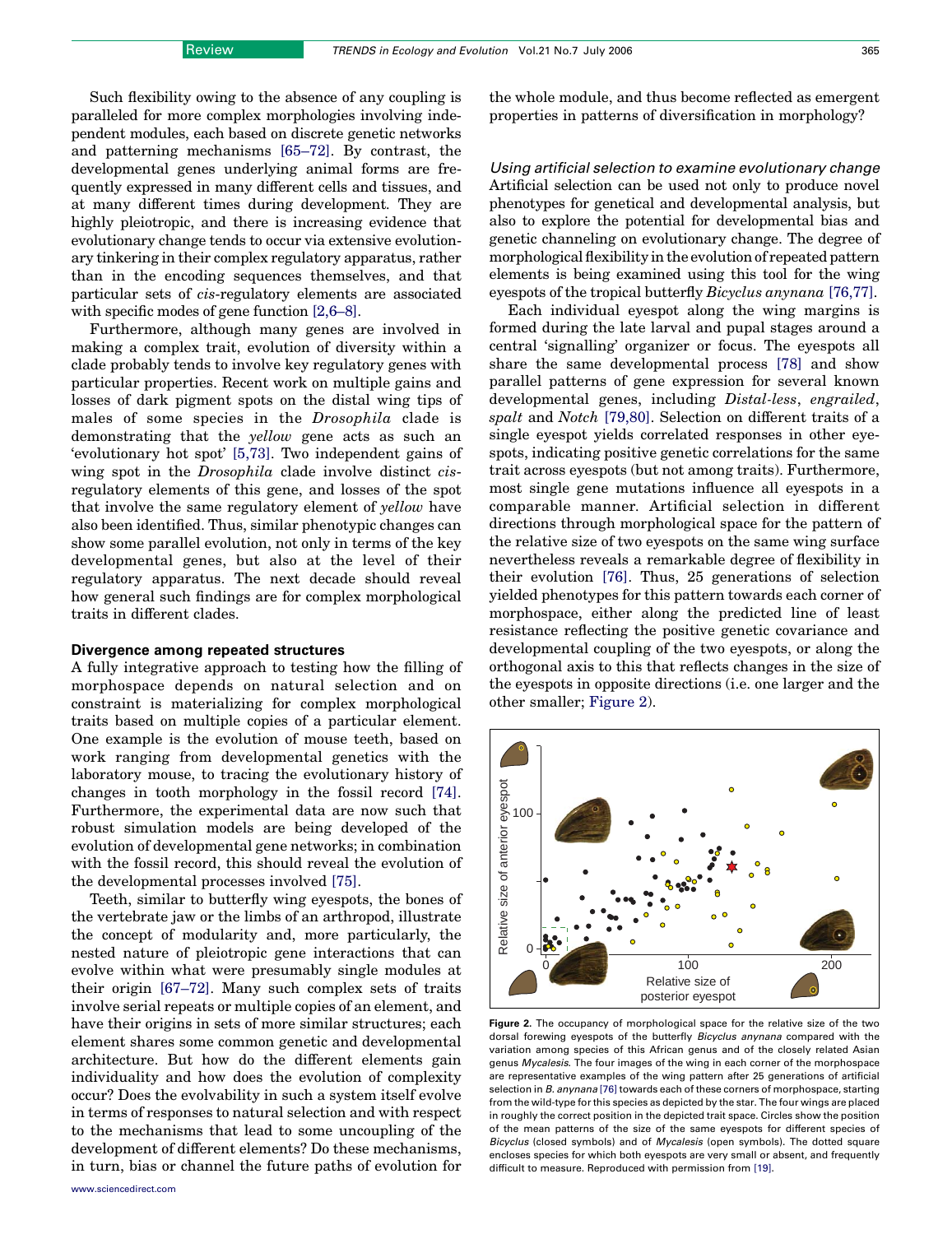An ability to produce small undifferentiated spots of pigment centered midway between each of the pairs of veins towards the edge of the wings appears to have evolved as a novel patterning mechanism in early Lepidoptera [\[79\]](#page-6-0). Evolution has elaborated on this simple pattern, for example by adding the ability to form nested series of color rings centered around each spot. The flexibility of responses to artificial selection on eyespot size observed for a single stock of B. anynana probably reflects a long legacy of natural selection in favor of the formation of eyespots of different size across populations and species in different environments [\[77\]](#page-6-0). Natural selection with respect to predation [\[81,82\]](#page-6-0) and to mate choice [\[83,84\]](#page-6-0) has contributed to this evolution of diversity in size. The result is that, even in a single laboratory stock of one species, there is sufficient standing genetic variation for the mechanisms that specify eyespot size to enable extreme uncoupling over small numbers of generations. Thus, evolvability is high for this trait and any generative constraints are weak, although a residual bias in the system might still account for some clustering of related species along a genetic and developmental line of least resistance ([Figure 2\)](#page-3-0).

The pattern of different eyespots in B. anynana not only expresses variation in size but also in other traits, including color composition and shape. Artificial selection experiments on a single eyespot revealed similar heritabilities and responses to selection for color (the width of the outer gold ring relative to the inner black disc; [Figure 2\)](#page-3-0) but much lower for deviations from a circular shape [\[85,86\].](#page-6-0) Moreover, the developmental bases of these three traits differ: variation in eyespot size is primarily specified by the signal strength of each individual central eyespot organizer [\[87\];](#page-6-0) color composition is modulated by the response properties to these signals by the whole epidermal wing surface [\[85\]](#page-6-0); and tinkering with eyespot shape is achieved by changes in overall wing shape or in the spacing of the anterior–posterior rows of pigmented scale cells over the wing surface [\[88\]](#page-6-0). Experimental analyses can now be made of the consequences of these differing combinations of genetic variation and developmental properties for the evolvability of the different traits and of their patterns of diversity among species of this clade of butterflies [\[19\]](#page-5-0). Examinations of different species of Bicyclus and the closely related Mycalesis indicates that, although eyespot size varies in a highly flexible manner [\(Figure 2\)](#page-3-0), eyespot color composition is characteristic of each species; some species have narrower gold rings whereas others have broader gold rings, but the eyespots on a single wing surface for any particular species all have a similar color pattern [\[19\]](#page-5-0).

The form of different eyespots across a wing or of different teeth along a jawbone reflects patterns of allometric growth on a small scale relative to body size. However, the evolution of allometry is usually considered for more prominent body parts, such as different limbs. Evolutionary diversification in the patterns of relative growth of different appendages must involve uncoupling of traits that originally shared all of their genetic pathways and developmental mechanisms. Figure 3 illustrates pairs of butterfly species that are highly divergent either for the



Figure 3. Examples of variation in allometry in butterflies [\[89,90\].](#page-6-0) Species illustrating divergence for the scaling relationship of wing size to body size or 'wing loading' (a,b) and forewing size to hindwing size (c,d) are shown. Scale bar*Z* 1 cm. Images reproduced with permission from the Naturalis Museum in Leiden and H. Berkhoudt.

size of the forewings relative to the hindwings, or for the size of both pairs of wings relative to body size. Again, artificial selection in the model species B. anynana is exploring the potential flexibility in short-term responses in these scaling relationships [\[89,90\].](#page-6-0)

Artificial selection resulted in divergence in the scaling relationship for wing size relative to body size [\[89\]](#page-6-0) and for forewing to hindwing size [\[90\]](#page-6-0), in each case producing novel morphologies relative to those in the base line population. Following selection, the populations with divergent scaling relationships for each pair of traits were crossed to produce single populations with wide phenotypic variance for each scaling relationship. These populations were then used to compare the mating success of males showing changed allometry with that of males of wild-type allometry. For each scaling relationship, the wild-type males had a substantially higher mating success than did either of the divergent phenotypes [\[89,90\].](#page-6-0) These studies provide support for the occurrence of strong stabilizing selection within species in specific environments, but also suggest the necessary evolvability to account for the evolution of diversity in scaling relationships for species in different environments. Thus, this analysis of allometry in B. anynana is beginning to examine how natural selection and generative constraints each contribute to specific patterns of variation and of evolutionary change.

# Prospects

Integrative research on generative constraints in which genetic variation and developmental mechanisms are explored together with natural selection and the performance of phenotypes is necessary to progress beyond the level of 'just-so stories'. For allometry, the extent of the evolvability of particular scaling relationships within model species can be examined in the context of the largely unknown mechanisms of genetics, development and physiology that control growth and modulate the size and form of different structures. Not only will such studies inform us about developmental bias in evolution, but they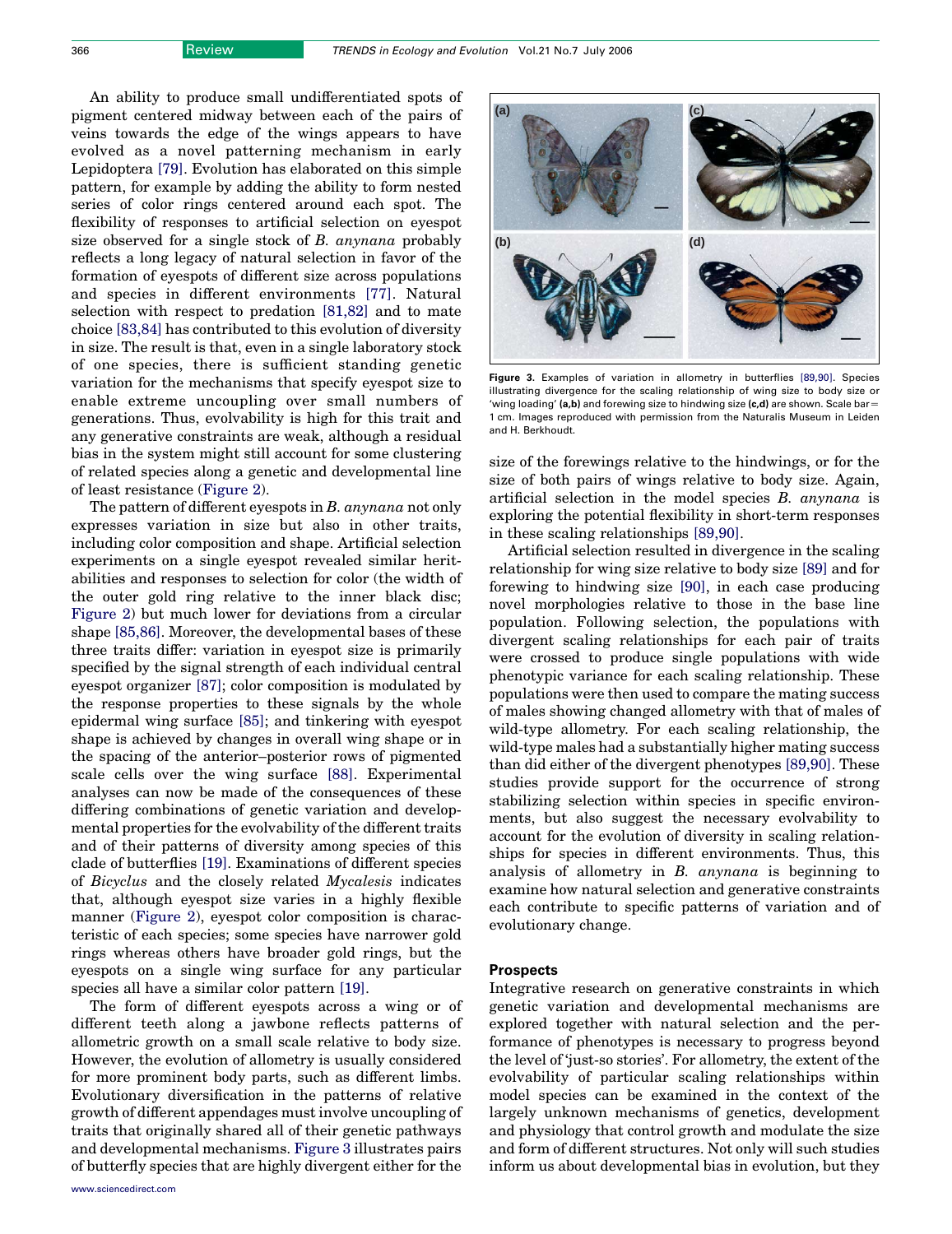<span id="page-5-0"></span>The integration of experimental work combining evolutionary genetics and (eco-)evo-devo with theoretical models for the evolution of particular developmental gene networks will become increasingly important in understanding the origins and consequences of evolvability. Placing such efforts for tractable experimental systems into the context of phylogenetic reconstructions of patterns of evolution for these morphologies will reveal much more about how the processes that generate variation in the phenotype have contributed to examples of radiations and parallel evolution. We will then know whether a substantial proportion of the variation in morphological diversity is explained by developmental bias, rather than by natural selection.

#### Acknowledgements

I thank all members of the Bicyclus Lab for their inspiration over the years, especially those whom have thought deeply about the analysis of evolutionary constraints, including Cerisse Allen, Patrícia Beldade, Tony Frankino, Hans Roskam, Wilte Zijlstra and Bas Zwaan. Martin Brittijn helped prepare the figures. I thank Andrew Read for his encouragement and help in preparing this article. Patrícia Beldade, Vernon French and several anonymous referees provided useful comments on the article.

#### **References**

- 1 Carroll, S.B. (2005) Endless Forms Most Beautiful: The New Science of Evo-Devo and the Making of the Animal Kingdom, W.W. Norton
- 2 Brakefield, P.M. et al. (2003) Development and the genetics of evolutionary change within species. Annu. Rev. Ecol. Evol. Syst. 34, 633–660
- 3 Shapiro, M.D. et al. (2004) Genetic and developmental basis of evolutionary pelvic reduction in threespine sticklebacks. Nature 428, 717–723
- 4 Gompel, N. et al. (2005) Chance caught on the wing: cis-regulatory evolution and the origin of pigment patterns in Drosophila. Nature 433, 481–487
- 5 Langlade, N.B. et al. (2005) Evolution through genetically controlled allometry space. Proc. Natl Acad. Sci. U. S. A. 102, 10221–10226
- 6 Davidson, E.H. (2001) Genomic Regulatory Systems. Development and Evolution, Academic Press
- 7 Stern, D.L. (2000) Perspective: evolutionary developmental biology and the problem of variation. Evolution 54, 1079–1091
- 8 Balhoff, J.P. and Wray, G.A. (2005) Evolutionary analysis of the well characterized endo16 promoter reveals substantial variation within functional sites. Proc. Natl. Acad. Sci. U. S. A. 102, 8591–8596
- 9 Thompson, D.W. (1917) On Growth and Form, Cambridge University Press
- 10 Huxley, J.S. (1932) Problems of Relative Growth, Methuen
- 11 Gould, S.J. (1966) Allometry and size in ontogeny and phylogeny. Biol. Rev. 41, 587–640
- 12 Stern, D.L. and Emlen, D.J. (1999) The developmental basis for allometry in insects. Development 126, 1091–1101
- 13 Webster, M. and Zelditch, M.L. (2005) Evolutionary modifications of ontogeny: heterochrony and beyond. Paleobiology 31, 354–372
- 14 Eberhard, W. and Gutierrez, E.E. (1991) Male dimorphisms in beetles and earwings and the question of developmental constraints. Evolution 45, 18–28
- 15 Emlen, D.J. (2001) Costs and the diversification of exaggerated animal structures. Science 291, 1534–1536
- 16 Emlen, D.J. et al. Insulin signaling and limb-patterning: candidate pathways for the origin and evolutionary diversification of beetle 'horns'. Heredity (in press)
- 17 Wilkinson, G.S. (1993) Artificial sexual selection alters allometry in stalk-eyed fly Cyrtodiopsis (Diptera: Diopsidae). Genet. Res. 62, 213–222
- [www.sciencedirect.com](http://www.sciencedirect.com)
- 18 Baker, R.H. and Wilkinson, G.S. (2001) Phylogenetic analysis of sexual dimorphism and eye-span allometry in stalk-eyed flies (Diopsidae). Evolution 55, 1373–1385
- 19 Brakefield, P.M. and Roskam, J.C. Exploring evolutionary constraints is a task for an integrative evolutionary biology. Am. Nat. (in press)
- 20 Maynard Smith, J. et al. (1985) Developmental constraints and evolution. Q. Rev. Biol. 60, 265–287
- 21 Lande, R. (1985) Genetic and evolutionary aspects of allometry. In Size and Scaling in Primate Biology (Jungers, W.L., ed.), pp. 21–32, Plenum Press
- 22 Cheverud, J.M. (1984) Quantitative genetics and developmental constraints on evolution by selection. J. Theor. Biol. 110, 155–171
- 23 Steppan, S.J. et al. (2002) Comparative quantitative genetics: evolution of the G matrix. Trends Ecol. Evol. 17, 320–327
- 24 Schluter, D. (1996) Adaptive radiation along genetic lines of least resistance. Evolution 50, 1766–1774
- 25 Nijhout, H.F. (1994) Insect Hormones, Princeton University Press
- 26 Zera, A.J. and Harshman, L.G. (2001) The physiology of life history trade-offs in animals. Annu. Rev. Ecol. Syst. 32, 95–126
- 27 Zijlstra, W.G. et al. (2004) Butterfly selected lines explore the hormonal basis of interactions between life histories and morphology. Am. Nat. 163, E76–E87
- 28 Hafen, E. and Stocker, H. (2003) How are the sizes of cells, organs, and bodies controlled? PLoS Biol. 1, 319–323
- 29 Nijhout, H.F. (2003) The control of body size in insects. Dev. Biol. 261, 1–9
- 30 Shingleton, A.W. et al. (2005) The temporal requirements for insulin signalling during development in Drosophila. PLoS Biol. 3, 1607–1617
- 31 Gilbert, S.F. and Bolker, J.A. (2003) Ecological developmental biology: preface to the symposium. Evol. Dev. 5, 3–8
- 32 Feder, M.E. and Mitchell-Olds, T. (2003) Evolutionary and ecological functional genomics. Nat. Rev. Genet. 4, 649–655
- 33 van Straalen, N.M. and Roelofs, D. (2006) An Introduction to Ecological Genomics, Oxford University Press
- 34 Raup, D.M. (1967) Geometric analysis of shell coiling: coiling in ammonoids. J. Paleontol. 41, 43–65
- 35 Teotónio, H. and Rose, M.R. (2000) Variation in the reversibility of evolution. Nature 408, 463–466
- 36 Gould, S.J. and Lewontin, R.C. (1979) The spandrels of San Marco and the Panglossian paradigm: a critique of the adaptationist programme. Proc. R. Soc. B 205, 581–598
- 37 Antonovics, J. and van Tienderen, P.H. (1991) Ontoecogenophylo– constraints? The chaos of constraint terminology. Trends Ecol. Evol. 6, 166–168
- 38 Schwenk, K. (1995) A utilitarian approach to evolutionary constraints. Zoology 98, 251–262
- 39 Arthur, W. (2004) Biased Embryos and Evolution, Cambridge University Press
- 40 Wagner, G.P. and Laubichler, M.D. (2004) Rupert Riedl and the re-synthesis of evolutionary and developmental biology: body plans and evolvability. J. Exp. Zool. B 302B, 92–102
- 41 Blows, M.W. and Hoffmann, A.A. (2005) A reassessment of genetic limits to evolutionary change. Ecology 86, 1371–1384
- 42 Grant, P.R. (1986) Ecology and Evolution of Darwin's Finches, Princeton University Press
- 43 Schluter, D. (2000) The Ecology of Adaptive Radiation, Oxford University Press
- 44 Grant, P.R. and Grant, B.R. (2002) Unpredictable evolution in a 30-yr study of Darwin's finches. Science 296, 707–711
- 45 Abzhanov, A. et al. (2004) Bmp4 and morphological variation of beaks in Darwin's finches. Science 305, 1462–1465
- 46 Kocher, T.D. et al. (1993) Similar morphologies of cichlids in lakes Tanganyika and Malawi are due to convergence. Mol. Phylogenet. Evol. 2, 158–165
- 47 Albertson, R.C. and Kocher, T.D. Genetic and developmental basis of cichlid trophic diversity. Heredity (in press)
- 48 Westneat, M.W. (2004) Evolution of levers and linkages in the feeding mechanisms of fishes. Integr. Comp. Biol. 44, 378–389
- 49 Emlen, D.J. et al. (2005) Evolution of sexual dimorphism and male dimorphism in the expression of beetle horns: phylogenetic evidence for modularity, evolutionary lability, and constraint. Am. Nat. 166, S42–S68